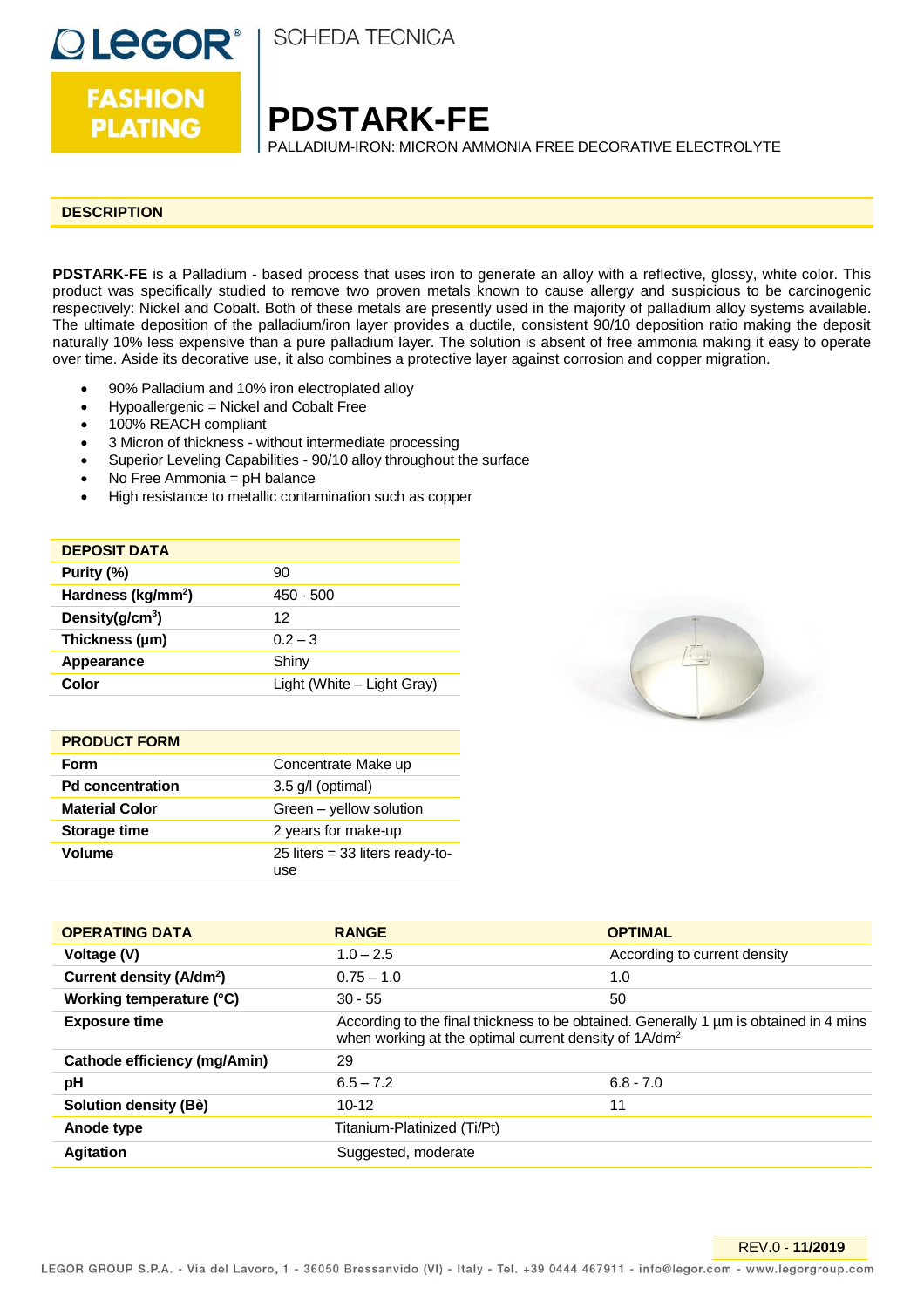

**FASHION** 

**PLATING** 

**SCHEDA TECNICA** 

# **PDSTARK-FE**

PALLADIUM-IRON: MICRON AMMONIA FREE DECORATIVE ELECTROLYTE

| <b>METAL CONCENTRATION</b> |             |               |
|----------------------------|-------------|---------------|
| <b>METAL</b>               | RANGE (g/l) | OPTIMAL (g/l) |
| Palladium (Pd)             | $2.0 - 5.0$ | 3.5           |
| Iron (Fe)                  | $0.5 - 0.7$ | 0.6           |

| <b>COLOR COORDINATES</b> |      |
|--------------------------|------|
|                          | 83.8 |
|                          | 0.4  |
|                          | 4.3  |
|                          |      |

**Note:** The color coordinates shown here have been recorded on a white substrate and are intended as PURELY INDICATIVE being highly dependent on the color of the starting substrate, the deposited thickness as well as the type of surface (design) on which they are measured

#### **PRODUCTS CODES COMPONENTS:**

| <b>PRODUCTS REQUIRED FOR INSTALLATION</b> |                                                                                                                    |
|-------------------------------------------|--------------------------------------------------------------------------------------------------------------------|
| <b>PDFEB</b>                              | Concentrated Make-up for Palladium Iron (25 L make-up = $33$ L ready to use solution)                              |
| <b>PDFEB-7</b>                            | Concentrated Make-up for Palladium Iron (5.25 L make-up = $7$ L ready to use solution)                             |
| PD100RW*                                  | Palladium tetramine sulfate 39% salts (1 pack containing 100 g of fine palladium)                                  |
| PD100RL*                                  | Concentrated Palladium tetramine dichloride solution 100 g Pd/liter (to be used alternatively to PD100RW<br>salts) |

\*Product which is subject to the international regulations concerning transportation of dangerous goods.

| <b>PRODUCTS FOR MAINTENANCE AND RECOVERY OF THE BATH</b> |                                                                                                                    |
|----------------------------------------------------------|--------------------------------------------------------------------------------------------------------------------|
| PD100RW*                                                 | Palladium tetramine sulfate 39% salts (1 pack containing 100 g of fine palladium)                                  |
| <b>PD100RL*</b>                                          | Concentrated Palladium tetramine dichloride solution 100 g Pd/liter (to be used alternatively to<br>PD100RW salts) |
| <b>PDFER</b>                                             | Replenisher solution for Palladium Iron (5UN = $1L$ )                                                              |
| <b>KFE</b>                                               | Iron complex solution (5 g/l) (5L)                                                                                 |
| PDFEBR1                                                  | Brightener 1 for Palladium Iron (1L)                                                                               |
| PDFEBR2                                                  | Brightener 2 for Palladium Iron (1L)                                                                               |
| <b>PDFEM</b>                                             | Wetting agent for Palladium Iron (1L)                                                                              |
| <b>PDXWSC</b>                                            | Conducting salts for Palladium (5kg)                                                                               |
| <b>PDXWSS</b>                                            | Stabilizing salts for Palladium (5kg)                                                                              |

\*Product which is subject to the international regulations concerning transportation of dangerous goods.

#### **PREPARATION OF SOLUTION**

#### **PROCEDURE FOR READY-TO-USE PLATING SOLUTION PREPRATION (PAY ATTENTION! EVERY INDICATED QUANTITY PER LITER HAS TO BE INTENDED AS PER FIANL READY TO USE SOLUTION):**

Before starting **PDSTARK-FE** solution preparation, make sure the working tank is perfectly cleaned. If not, the working tank should be cleaned with solution containing 2% of ammonia and 2% of KOH. The solution should be kept at 50 °C for two hours. Then, drain the tank and rinse with abundant deionized water until the output washing water will show a neutral pH.

At this point it will be finally possible to set the ready to use plating solution by following step-by-step this procedure:

REV.0 - **11/2019**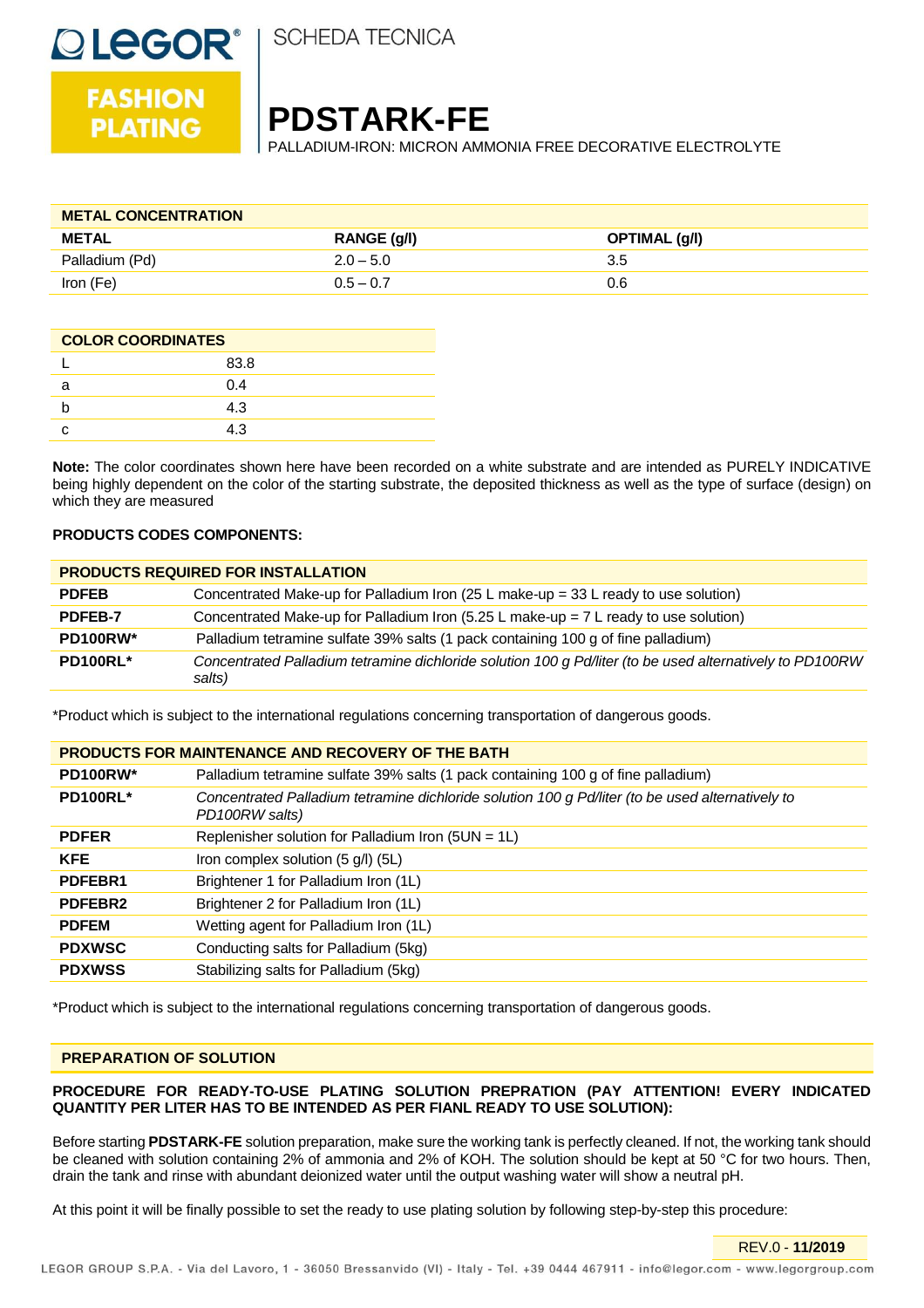

**SCHEDA TECNICA** 

# **PDSTARK-FE**

PALLADIUM-IRON: MICRON AMMONIA FREE DECORATIVE ELECTROLYTE

- 1. Fill the working tank with the make-up **PDFEB or PDFEB-7**. The quantity of make-up to add in liters is equal to ¾ of the total required final volume so that it will necessary to add 0.75 liters of make-up per every liter of ready-to-use solution to prepare.
- 2. Add then very slowly the Pd complex salt PD100RW. If we aim to realize a final concentration of 3.5 g/l ad fine Pd we will need to add around 9 g of PD100RW per every liter of ready to use plating solution to prepare. **Better to do the addition of Pd salts when the latter have been previously dissolved in HOT Deionized water (D.I. water) and then poured into the working tank as a concentrate solution.** Alternatively, if the liquid Pd complex PD100RL solution is used it as Pd source it will be necessary to add 35 ml (equal to 3.5 g of fine Pd) of it per every single liter of plating solution to prepare.
- 3. Raise finally the final volume by addition of D.I. water.
- 4. Heat the solution so prepared by setting the working temperature and once reached start to plate.

FINAL NOTE ABOUT THE READY-TO-USE SOLUTION PREPARATION: pay attention that the concentrated make-up can have a color towards brownish tones but by taking it to the ready to use final volume and by keeping it under stirring for a couple of minutes it will get a yellow light color. This color tuning will speed up further if the elctroplating solution will work for 30-60 minutes. Moreover it is here highlighted that any addition of Pd salts can generate a blackish suspension over the electroplating solution similar to thin powder: this will not absolutely compromise the right functionality and performances of the same solution and if it will happen it will be sufficient to change more frequently the filter cartridges inside the pumps in order to keep the electroplating solution more clean as it is possible.

## **BATH MAINTENENCE**

For **PDSTARK-FE** baths the additions for maintenance of the plating solution should be done by using the right replenisher reported on the table at the previous page of this Technical Chart.

For optimum performance of the electrolytic solution, it is best to work with a Pd concentration that is within 20% less than the initial concentration: for example, with a bath at 4 g/l nominal value, additions must be done after a maximum consumption of 0,8 g/l of Palladium. In order to perform the additions, always consider that a 4 g/l bath deposits on average 25 - 30 mg of Palladium per Ampere/minute. As Palladium is a precious metal, and in order to control consumption, periodic analytic controls are advised. Remember also that the solution works with an optimum iron concentration of 0.6g/l within a range of 0.5 - 0.7 g/l.

#### **Replenisher compounds usage.**

Use **PD100RW** as palladium salts replenisher for the maintenance of this process (see related Pd salts technical chart) or **PD100RL** concentrate Pd solution as alternative to Pd salts.

All the other components consumed during electrodepositions and by drag-out phenomena are, on the contrary, restored by the addition of PDSTARK-FE complete replenisher units which are affordable requiring **PDFER** replenisher.

As general guideline keep in mind that every 4000Ampereminutes (clicks) are consumed about:

- 100 g of fine Palladium (to be restore by using 1 entire packaging of PD100RW salts or 1 liter bottle of PD100RL);
- 2 liters of **KFE** (Iron complex solution);
- 1 unit replenisher (equal to 200 ml) of **PDFER**.

Keep in mind that these values are indicative and they should suffer variations on the basis of the used plant, type of items to be plated or even according with the working methodology.

## **EQUIPMENT AND TOOLS**

#### **ANODES**

It is strongly suggested the use of Titanium platinized (Ti/Pt) anodes with a layer of platinum of 2.5 µm.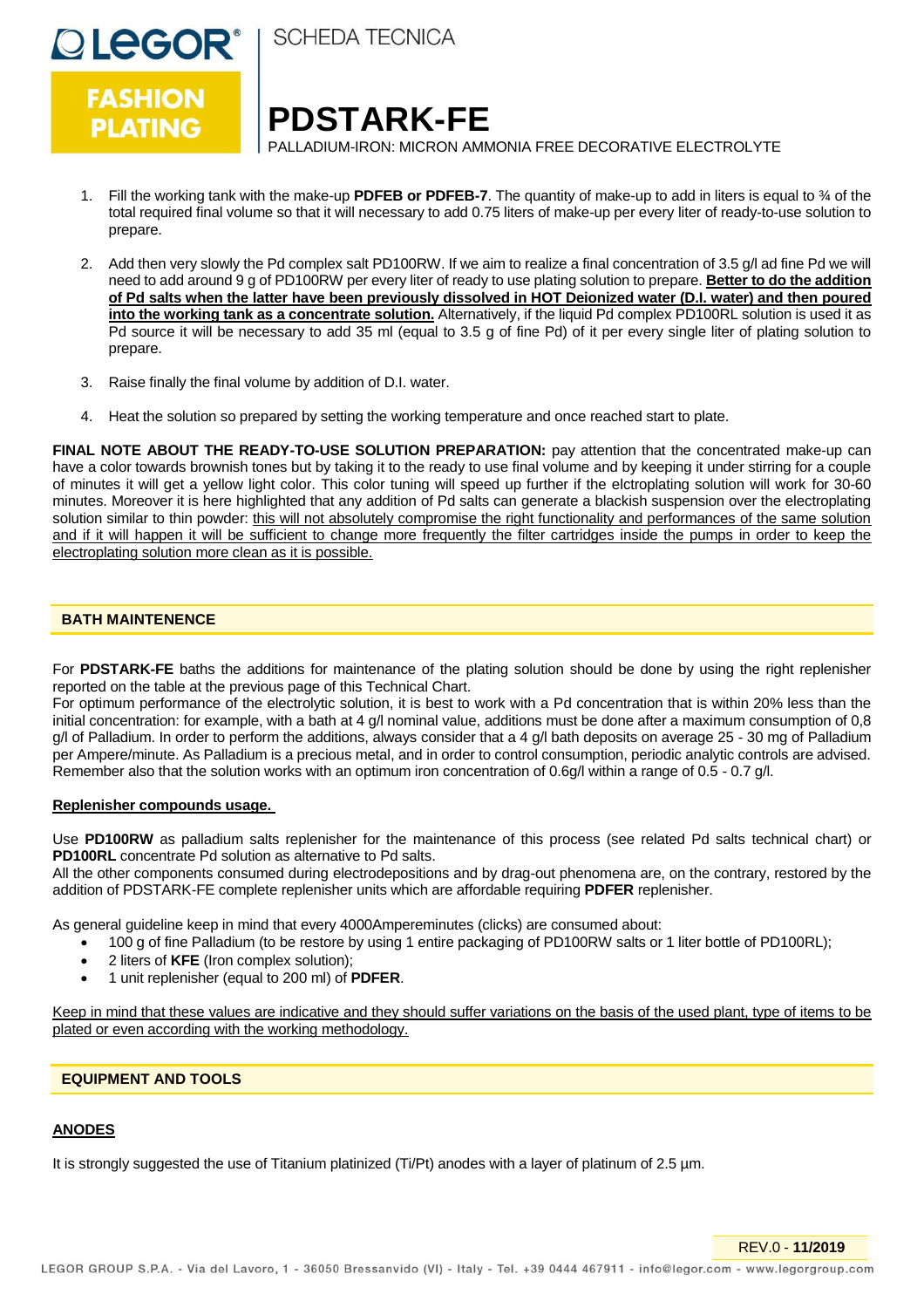

**SCHEDA TECNICA** 

# **PDSTARK-FE**

PALLADIUM-IRON: MICRON AMMONIA FREE DECORATIVE ELECTROLYTE

## **MATERIALS FOR THE WORKING TANK**

PP/ PVC/ HDPE for larger volume tanks supplied together with a good quality exhaust fume/suction system or Pyrex glass (for small volume amount solutions in beaker scale).

## **MOVEMENT AND FILTRATION**

Solution needs to be under movement and stirred by a suitable magnetic driven filter pump. When in movement, the solution needs also to be filtered by using 5 - 15 microns PP wrapped wire filter cartridges which stayed previously immersed in deionized water heated at 60°C for a couple of hours and then washed with abundant deionized cold water before their usage in order to avoid any possible organic contamination coming form the same filter cartridges material.

Filter pump must have a flow rate 5 times/hour more than solution volume to have a proper solution filtration and movement during the electrolytic process.

## **WATER PURITY**

To prevent any bath contamination during the ready to use solution preparation or during any other subsequent maintenance operation, it is advisable to use deionized water with a conductivity less than 3 µS/cm (and free from any traces of organic compounds, silicon, boron).

#### **RECTIFIER**

Use a current DC rectifier having an alternate current residue –ripple-less than 5% and having an output amperage sufficient to obtain a proper electroplating process. The rectifier should be equipped with:

- Ammeter
- Voltmeter
- Ampere/minutes counter

#### **HEATING SYSTEM**

The admitted materials for heaters are: Pyrex, quartz or PTFE.

#### **SUPPLEMENTARY INFORMATION**

#### **GENERAL NOTES ON THE PALLADIUM PLATING PROCESS**

The items to be treated are prepared according to the usual method. In general you are recommended to start by washing in an ultrasounic bath, followed by rinsing and subsequent alkaline electrolytic degreasing at 4-6 Volts for 1 - 2 minutes *(in doing the pre-treatment degreasing step we recommend to use our NEATECH Line products).* Neutralize by immersion in a 5% sulfuric acid solution or similar (e.g. solution obtained by dilution of SATT activation salts), rinse in demineralized water and dip finally the pieces in the palladium plating bath at 50°C for the required time according with the thickness you wish to achieve, at an approximate voltage of 1.0 – 2.0 Volts, under moderate solution movement.

Although this is a micron treatment, high plating time is due to the reduced electrodeposition speed. Avoid the application of high voltages as they can cause burning on the pieces, which is visible even after successive plating treatments.

If the palladium plating treatment is applied as an intermediate layer on white gold items which are then rhodium-plated, it is important that the palladium and rhodium plating are performed in rapid succession. After the palladium plating treatment, the pieces are rinsed with demineralized water and neutralized in a 5% sulfuric acid solution or using the Legor NEUT1 solution or prepared by SATT dissolution.

After rinsing with demineralized water, the pieces must be immediately rhodium plated following the normal instructions. Avoid to perform electrolytic degreasing treatment on the palladium plating as it will cause blackening of the piece due to absorption of the hydrogen in the palladium. If you have accidentally done this, anodic degreasing treatment (inverted polarity) or heating of the pieces for a few minutes at 80°C should restore the original characteristics of the plating.